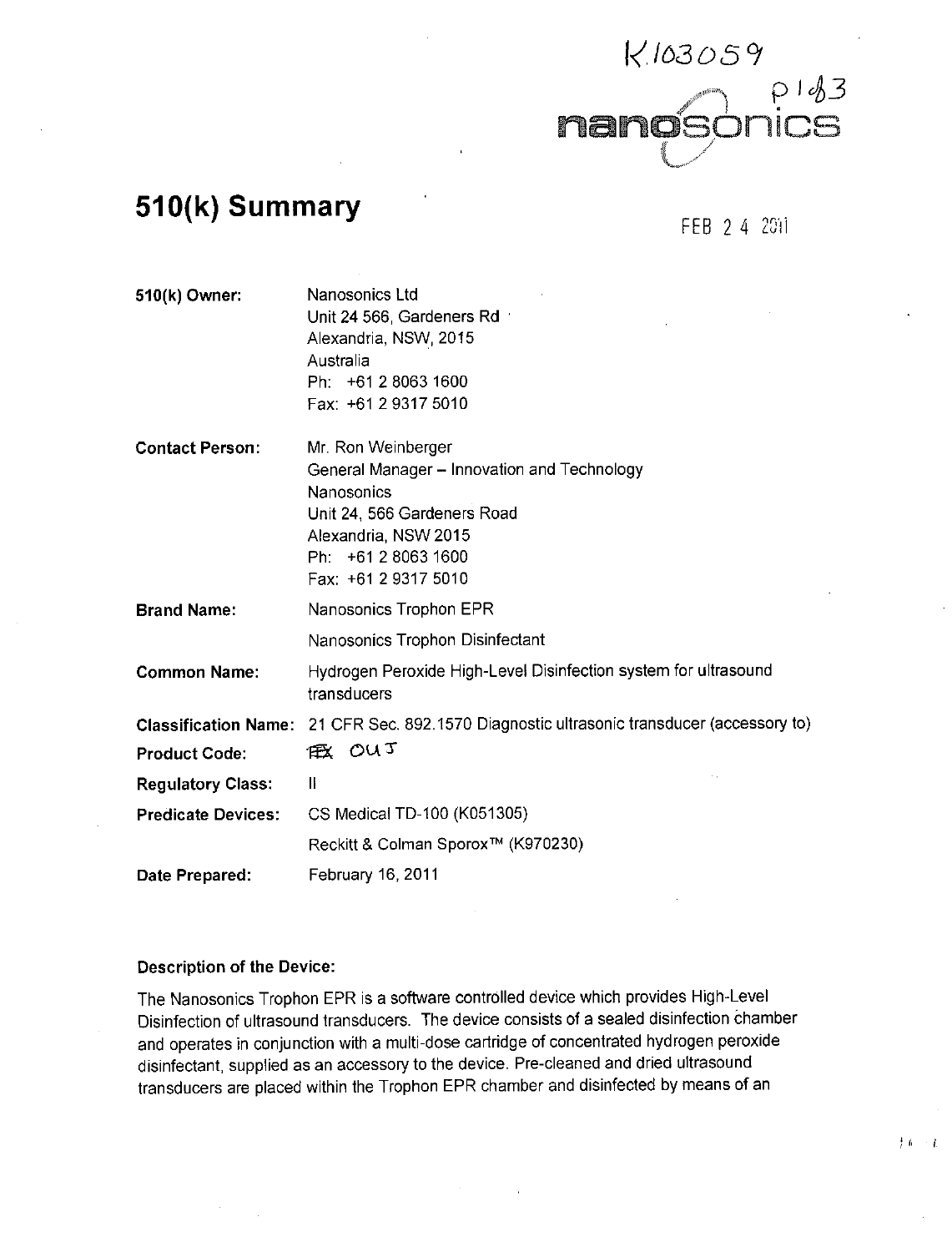$K$ 10305'  $\rho$ 2of 3 nan

automated disinfection and aeration cycle. The disinfected ultrasound transducer is removed from the chamber and is ready for immediate use..

#### **Indications for Use:**

The Trophon EPR is designed to provide High-Level Disinfection of ultrasound transducers. The system uses the Trophon Disinfectant which is intended to be used exclusively with the Trophon EPR device.

The Trophon Disinfectant is intended for use as a High-Level Disinfectant to be used exclusively with the Trophon EPR for the High-Level Disinfection of ultrasound transducers.

The Trophon EPR is suitable for use in general hospital and health care facilities **by** trained personnel.

The Trophon EPR system consists of a multiple use instrument combined with a single use disinfectant, delivered from a multi-dose cartridge.

The Trophon Disinfectant should be used with the following contact conditions:

| Minimum Operational Cycle Time: | 7 minutes |
|---------------------------------|-----------|
| Minimum Concentration:          | 31.5%     |
| Minimum Disinfectant Dose:      | 1.0q      |
| Minimum Chamber Temperature:    | 56°C      |

#### **Summary of Equivalence:**

The Nanosonics Trophon EPR is substantially equivalent to the **CS** Medical TD-100 **(K051 305).** The Trophon Disinfectant Cartridge is substantially equivalent to SporoX TM **(K970230).**

Both the Trophon EPR and predicates are intended to be used in general hospital and health care facilities to achieve High-Level Disinfection of ultrasound transducers.

The Nanosonics Trophon EPR device and the **K051305** predicate use a validated and controlled automated cycle to deliver measured doses of disinfectant to a chamber which contains the pre-cleaned and dried ultrasound transducer requiring disinfection. Both the EPR and the **K051305** predicate device include a means to verify for each cycle, the correct delivery of the disinfectant.

**A** risk assessment concluded that there were no significant new safety concerns raised **by** the design of Nanosonics' Trophon EPR and associated disinfectant

#### **Performance Testing:**

Potency testing conducted on the Trophon Disinfectant delivered through the Trophon EPR was performed according to relevant **AOAC** and **EPA** methods.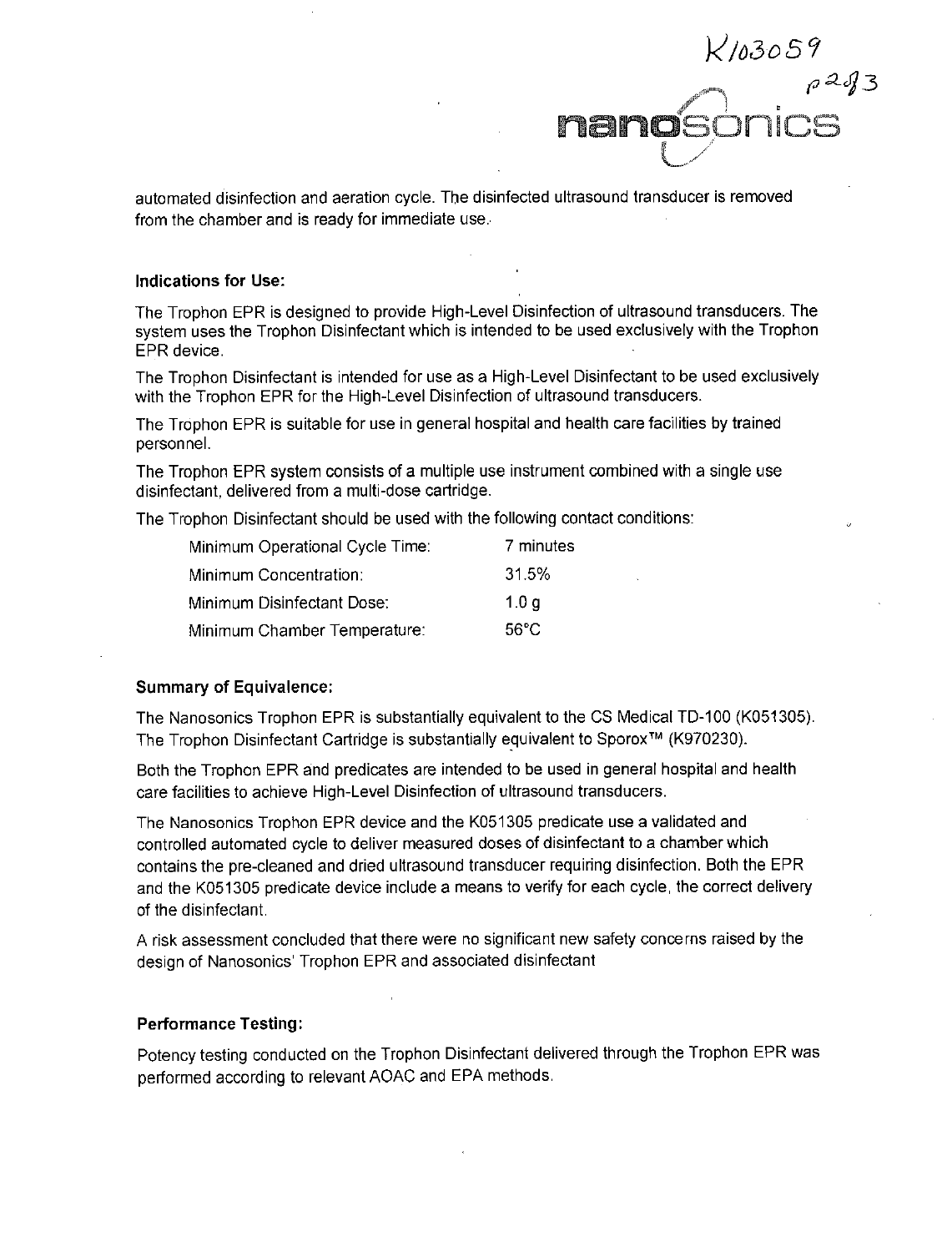

High-Level Disinfection efficacy of the Trophon EPR was validated in a simulated use environment.

Ultrasound transducers used in a clinical setting were disinfected with the Trophon EPR. Bioburden testing was conducted pre- and post disinfection cycle and High-Level Disinfection was achieved in all cases.

**A** range of materials and transducers were exposed to the Trophon EPR disinfection cycle and were shown to be compatible.

Stability testing showed that the disinfectant retained effective concentration for the duration of the labeled shelf life.

## Conclusion:

The information summarized above demonstrates that Nanosonics' Trophon EPR is substantially equivalent to the predicate devices in that it:

- \* achieves validated High-Level Disinfection; and
- \* provides equivalent or improved safety, in that it uses smaller quantities of disinfectant, produces no significant residues or hazardous wastes, and has no significant adverse effects on ultrasound transducers.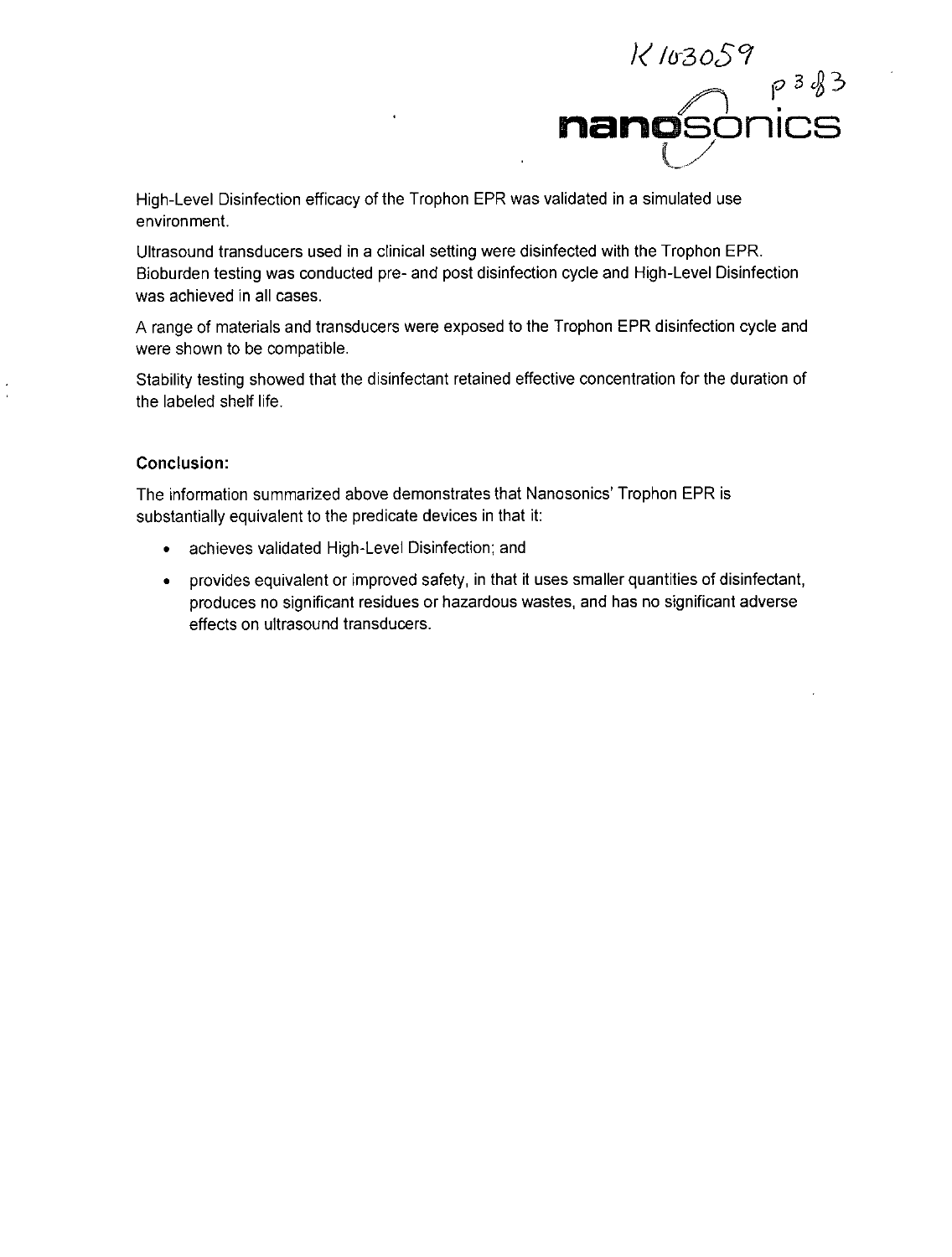

Food and Drug Administration 10903 New Hampshire Avenue Document Control Room-WO66-G609 Silver Spring, MD 20993-0002

Mr. Ron Weinberger General Manager Nanosonics, Limited Unit 24 **566,** Gardeners Road Alexandria, **NSW 2015 FEB 24 2011 AUSTRALIA**

Re: **K103059**

Trade/Device Name: Nanosonics Trophon EPR Regulation Number: 21 CFR **892.7570** Regulation Name: Diagnostic Ultrasonic Transducer Regulatory Class: **11** Product Code: **OUJ** Dated: February **7,** 2011 Received: February **9,** 2011

Dear Mr. Weinberger:

We have reviewed your Section 510(k) premarket notification of intent to market the device referenced above and have determined the device is substantially equivalent (for the indications for use stated in the enclosure) to legally marketed predicate devices marketed in interstate commerce prior to May **28, 1976,** the enactment date of the Medical Device Amendments, or to devices that have been reclassified in accordance with the provisions of the Federal Food, Drug, and Cosmetic Act (Act) that do not require approval of a premarket approval application (PMA). You may, therefore, market the device, subject to the general controls provisions of the Act. The general controls provisions of the Act include requirements for annual registration, listing of devices, good manufacturing practice, labeling, and prohibitions against misbranding and adulteration. Please note: **CDRH** does not evaluate information related to contract liability warranties. We remind you, however, that device labeling must be truthful and not misleading.

**If** your device is classified (see above) into either class **11** (Special Controls) or class **III** (PMA), it may be subject to additional controls. Existing major regulations affecting your device can be found in the Code of Federal Regulations, Title 21, Parts **800** to **898.** In addition, **FDA** may publish further announcements concerning your device in the Federal Register.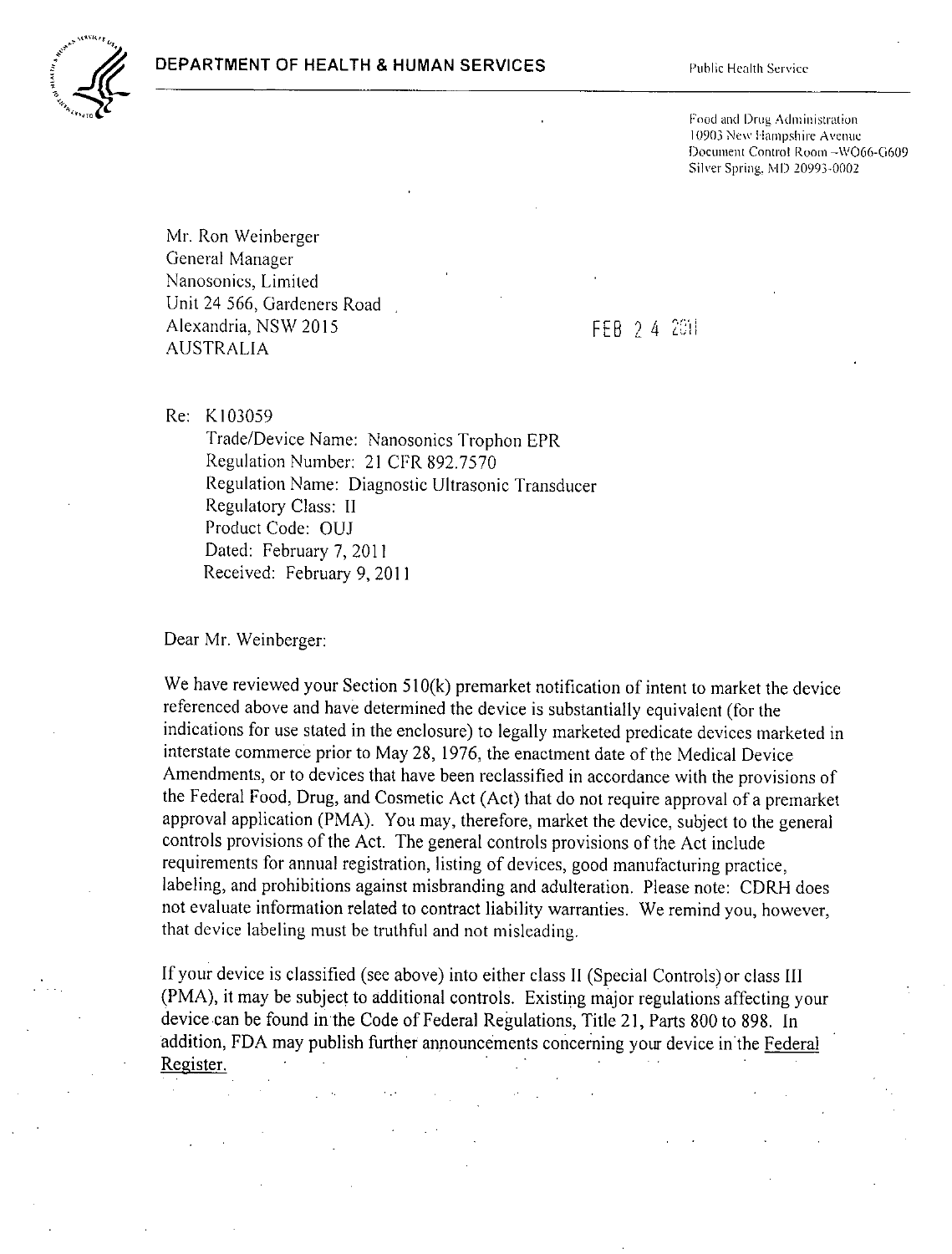Enclosure

Please be advised that FDA's issuance of a substantial equivalence determination does not mean that **FDA** has made a determination that Your device complies with other requirements of the Act or any Federal statutes and regulations administered **by** other Federal agencies. You must comply with all the Act's requirements, including, but not limited to: registration and listing (21 CER Part **807);** labeling (21 CER Part **801);** medical device reporting (reporting of medical device-related adverse events) (21 CER **803);** good Manufacturing practice requirements as set forth in the quality systems **(QS)** regulation (21 CFR Part **820);** and if applicable, the electronic product radiation control provisions (Sections 531-542 of the Act); 21 CER **1000- 1050.**

**If** you desire specific advice for your device on our labeling regulation (2 **1 CER** Part **801),** please go to

http://www.fda.gov/AboutFDA/CentersOffices/CDRH/CDRHOffices/ucm115809.htm for the Center for Devices and Radiological Health's (CDRH's) Office of Compliance. Also, please note the regulation entitled, "Misbranding **by** reference to premarket notification" (2 **1** CER Part **807.97).** For questions regarding the reporting of adverse events under the MDR regulation (21 CFR Part **803),** please go to

http://www.fda.gov/MedicalDevices/Safety/ReportaProblem/ default.htm for the CDRH's Office of Surveillance and Biometrics/Division of Postmarket Surveillance.

You may obtain other general information on your responsibilities under the Act from the Division of Small Manufacturers, International and Consumer Assistance at its toll-free number **(800) 638-2041** or **(301) 796-7100** or at its Internet address http://www.fda.gov/MedicalDevices/ResourcesforYou/Industry/default.htm.

Sincerely yours,

Anthony **D.** Watson, B.S., **M.S.,** M.B.A. Director Division of Anesthesiology, General Hospital, Inf'ection Control and Dental Devices Office of Device Evaluation Center for Devices and Radiological Health